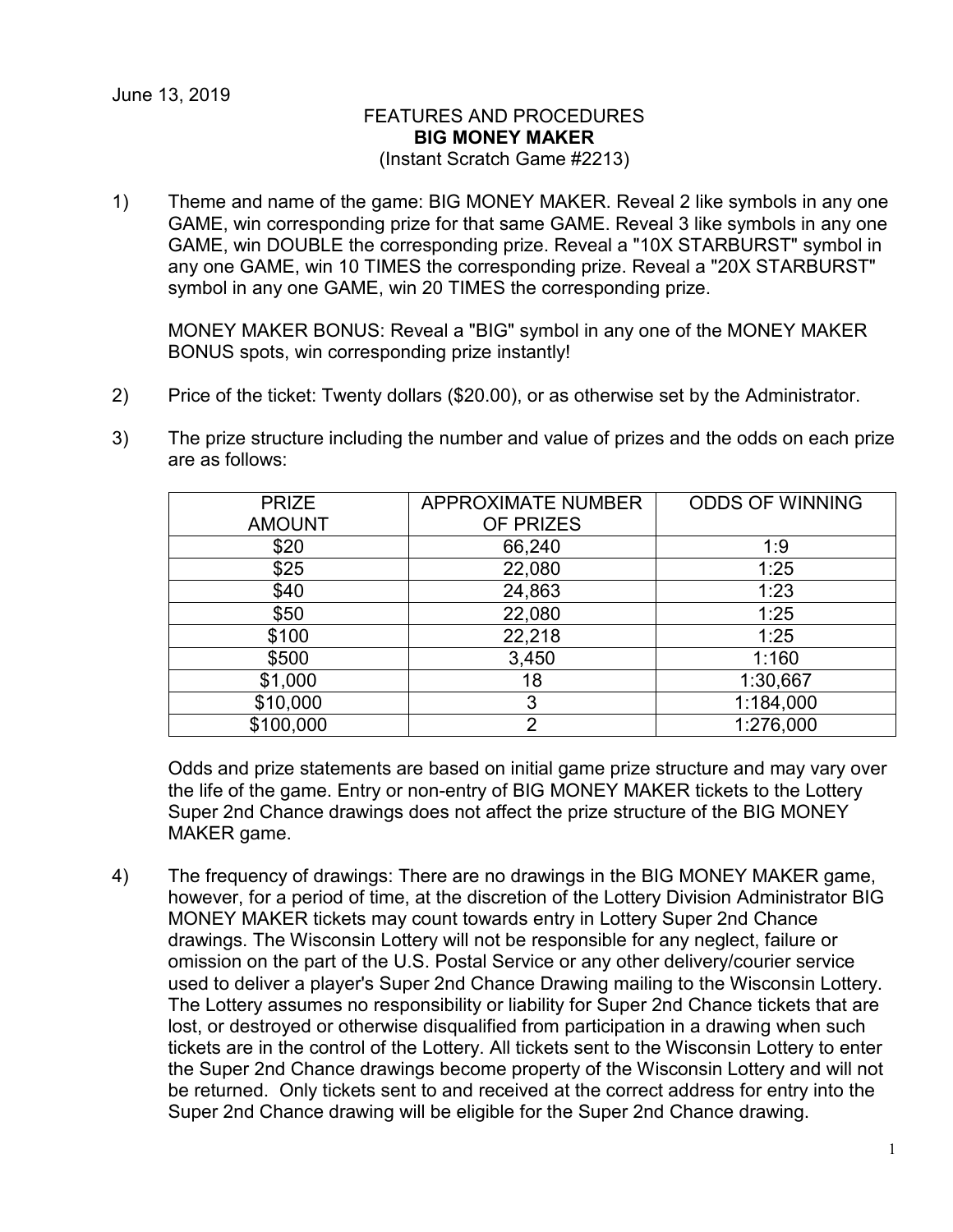5) The method of selecting winners: The holder of a ticket showing exactly two (2) like play symbols in the uncovered play area of any one (1) GAME shall win the prize amount shown for that same GAME. The holder of a ticket showing three (3) like play symbols in the uncovered play area of any one (1) GAME shall win two (2) TIMES the corresponding prize amount shown for that same GAME. The holder of a ticket showing a "10X STARBURST" play symbol in the uncovered play area of any one (1) GAME shall win ten (10) TIMES the corresponding prize amount shown for that same GAME, regardless of the other symbols in that same GAME. The holder of a ticket showing a "20X STARBURST" play symbol in the uncovered play area of any one (1) GAME shall win twenty (20) TIMES the corresponding prize amount shown for that same GAME, regardless of the other symbols in that same GAME. Each GAME played separately. Only one (1) prize may be won per game.

MONEY MAKER BONUS: The holder of a ticket showing a "BIG" play symbol in any of the four (4) uncovered MONEY MAKER BONUS play spots shall win the corresponding prize amount in that same play spot.

- 6) The method of making payment to winners:
	- A. Submission of the original ticket (not a copy), as provided below, shall be the sole method of claiming a prize.
	- B. Payment of prizes under six hundred dollars (\$600) may be made by presenting the ticket for validation and payment to any Wisconsin Lottery retailer by the claim deadline under 6(G).
	- C. The original winning ticket must be signed by a single human being. For-profit and non-profit entities, trusts, and other non-human beings are not eligible to play or claim a prize in this game. Payment of any prize totaling five hundred thousand, nine hundred ninety-nine dollars (\$500,999) or less may be made by either 1) signing the back of the original winning ticket, completing a Lottery claim form and presenting it in person to any Lottery office for validation and payment by the claim deadline under section 6(G), or 2) by signing the back of the original winning ticket, completing a Lottery claim form and mailing it for validation and payment to Lottery Headquarters in Madison. If claiming a prize by mail, the original winning ticket and Lottery claim form must be mailed to Lottery Headquarters in Madison in a properly addressed envelope with the postage duly prepaid by the claim deadline under section 6(G). Payment of any prize totaling five hundred and one thousand dollars (\$501,000) or more must be made by signing the back of the original winning ticket, completing a Lottery claim form and presenting it in person to the Lottery Headquarters in Madison for validation and payment by the claim deadline under section 6(G). Personal appearance may be waived at the Lottery Division Administrator's sole discretion.
	- D. Tickets are void if stolen, unissued, mutilated, altered, counterfeit, or otherwise fail validation tests. The Lottery at its sole discretion reserves the right to pay any mutilated ticket based upon the facts and circumstances of the particular claim. Such action by the Lottery is final and non-reviewable.